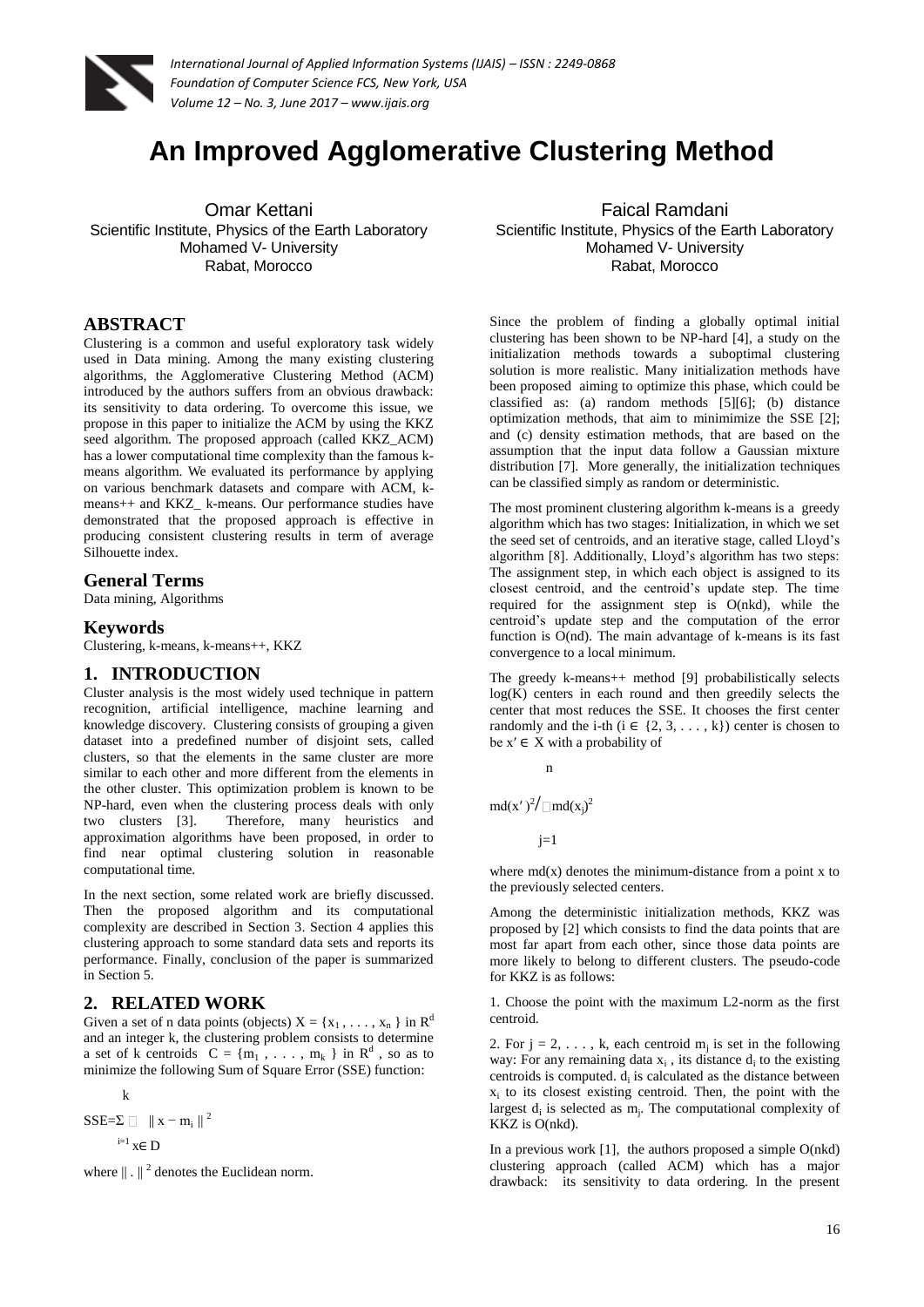

paper, we propose to initialize the ACM by using the KKZ seed algorithm aiming to overcome this issue.

## **3. PROPOSED APPROACH**

This section reminds the ACM [1] and then analyzes the computational time and space complexities of the proposed approach.

The main idea of the proposed KKZ\_ACM method, is to choose k initial  $K_i$  points of the KKZ initialization procedure. Then, X is scanned once, the distance between each non assigned point  $X_i$  and the nearest centroid  $m_j$  is compared with the minimum of the inter-cluster distances stored in a kxk D matrix. If it is lower, then  $X_i$  is assigned to cluster  $C_i$ , else the two clusters with closest centroids are merged together into one cluster and a singleton cluster is created with centroid  $X_i$ , seeking to minimize the SSE criterion. Then centroids and D matrix are updated. This process is repeated until all points in X are assigned. More details are presented in the following pseudo-code:

# **3.1 Pseudo-code of the Proposed Method**

**Input**: A data set X whose cardinality is n and an integer k

**Output**: k cluster C<sub>i</sub>





# **3.2 Complexity**

As shown in pseudo-code, at step 3,  $O(dk^2)$  operations are required to compute D matrix, and  $O(dk^2)$  space are required to store D matrix.

At step 4, the while loop is repeated n-k times, and updating D matrix, require only O(dk) operations at each iteration. Since step 1 required O(nkd) operations , the overall running time complexity of ACM is O(nkd) which corresponds to the complexity of one iteration of the k-means algorithm.

### **4. EXPERIMENTAL RESULTS**

Algorithm validation is conducted using different data sets from the UCI Machine Learning Repository [10]. We evaluated its performance by applying on several benchmark datasets and compare with ACM, k-means++ and KKZ\_ kmeans.

Silhouette index[7] which measures the cohesion based on the distance between all the points in the same cluster and the separation based on the nearest neighbor distance, was used in these experiments in order to evaluate clustering accuracy. ( bigger average silhouette value indicates a higher clustering accuracy ). Silhouette index is based on distances between observations in the same cluster and in different clusters [10]. Given observation i , let  $a_i$  be the average distance from point i to all other points in same cluster and  $d \square i, j \square$  represents the average distance from point i to all points in any other cluster  $j$ . Finally, let  $b_i$  denotes the minimum of these average distances  $d \square i, j \square$ . The silhouette width for the i-th observation is: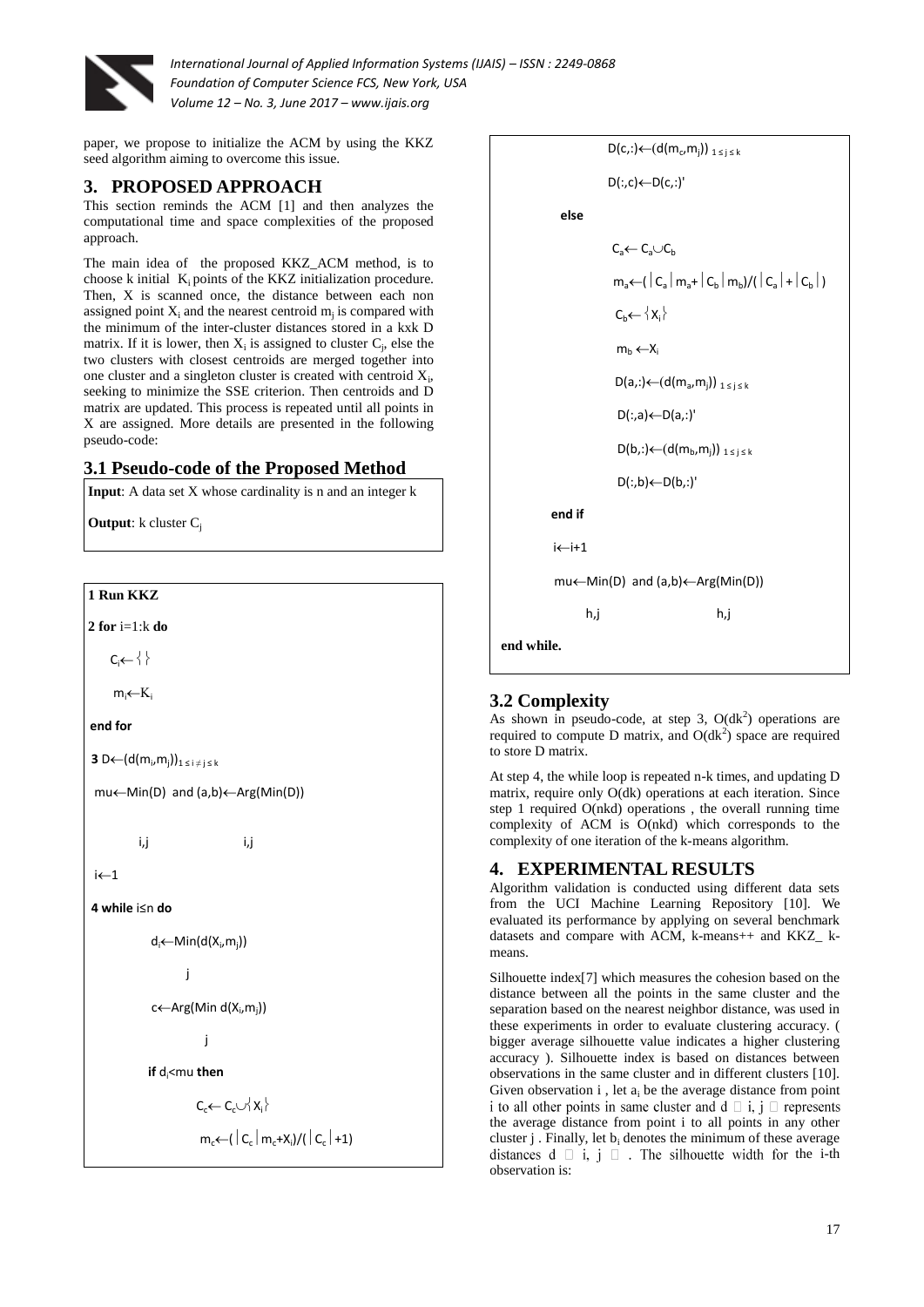

 $a_i \square a_i$ )/max $\square a_i$  ,  $b_i$ 

The average silhouette width can be find by averaging silh(i ) over all observations:

1 n

 $silh \Box \Box \Box$  silh(i)

 $n i \square 1$ 

The silhouette width  $silh(i)$  ranges from  $-1$  to 1. If an observation has a value close to 1, then the data point is closer to its own cluster than a neighboring one. If it has a silhouette width close to -1, then it is not very well clustered. A silhouette width close to zero indicates that the observation could just belong to current cluster or one that is near to it. Kaufman and Rousseeuw [7] use the average silhouette width to estimate the number of clusters in a data set by using the partition with two or more clusters that yields the largest average silhouette width.

Experimental results are reported in table 1 and figure 1, and some clustering results are depicted in figure 2 to 8.

**Table 1. Experimental Results of PFACM Application on Different Datasets in Term of Average Silhouette Value**

| Data set    | k  | ACM    | $\mathbf{k}$ -<br>$mean5+$ | KKZ k<br>-means | KKZ AC<br>M |
|-------------|----|--------|----------------------------|-----------------|-------------|
| Iris        | 3  | 0.7480 | 0.7524                     | 0.7542          | 0.8121      |
| Ruspini     | 4  | 0.9086 | 0.6658                     | 0.9086          | 0.9097      |
| Aggregation | -7 | 0.6760 | 0.6759                     | 0.6536          | 0.7769      |
| Compound    | 6  | 0.6195 | 0.6401                     | 0.6484          | 0.6329      |

| Pathbased         | 3              | 0.4666    | 0.7310 | 0.7316 | 0.6332 |
|-------------------|----------------|-----------|--------|--------|--------|
| Spiral            | 3              | $-0.0763$ | 0.5278 | 0.5206 | 0.5234 |
| D31               | 31             | 0.9218    | 0.8087 | 0.5881 | 0.8872 |
| R <sub>15</sub>   | 15             | 0.9361    | 0.7669 | 0.5966 | 0.9356 |
| Jain              | $\overline{c}$ | 0.4149    | 0.6722 | 0.6719 | 0.9078 |
| Flame             | $\mathfrak{2}$ | 0.3593    | 0.5336 | 0.5347 | 0.8760 |
| Dim <sub>32</sub> | 16             | 0.9962    | 0.8813 | 0.7472 | 0.9961 |
| Dim <sub>64</sub> | 16             | 0.9985    | 0.9985 | 0.9985 | 0.9984 |
| Dim128            | 16             | 0.9991    | 0.9991 | 0.9991 | 0.9991 |
| Dim256            | 16             | 0.9996    | 0.8524 | 0.9996 | 0.9996 |
| Dim512            | 16             | 0.9998    | 0.9998 | 0.9998 | 0.9998 |
| a1                | 20             | 0.6068    | 0.6051 | 0.5542 | 0.6838 |
| a2                | 35             | 0.7166    | 0.7609 | 0.5970 | 0.6768 |
| a <sub>3</sub>    | 50             | 0.7663    | 0.7462 | 0.5752 | 0.7743 |
| tk.4.8k           | 6              | 0.0353    | 0.4056 | 0.6051 | 0.6559 |



**Fig 1: Chart of average Silhouette index for ACM and k-means applied on different datasets**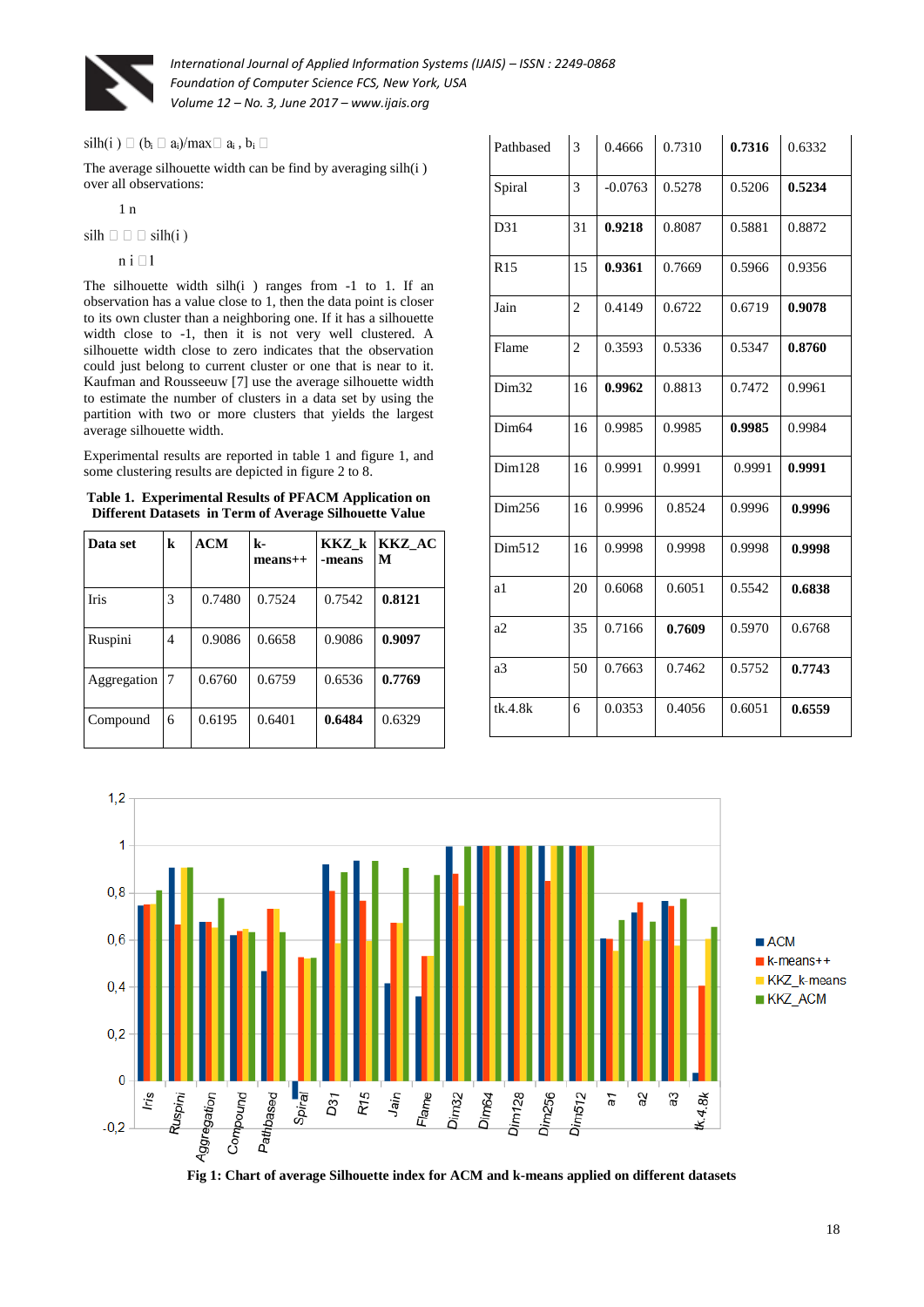



**Fig 2: Clustering results of Aggregation dataset using KKZ\_k-means (on left) and KKZ\_ACM (on right)** 



**Fig 3: Clustering results of Flame dataset using KKZ\_k-means (on left) and KKZ\_ACM (on right)**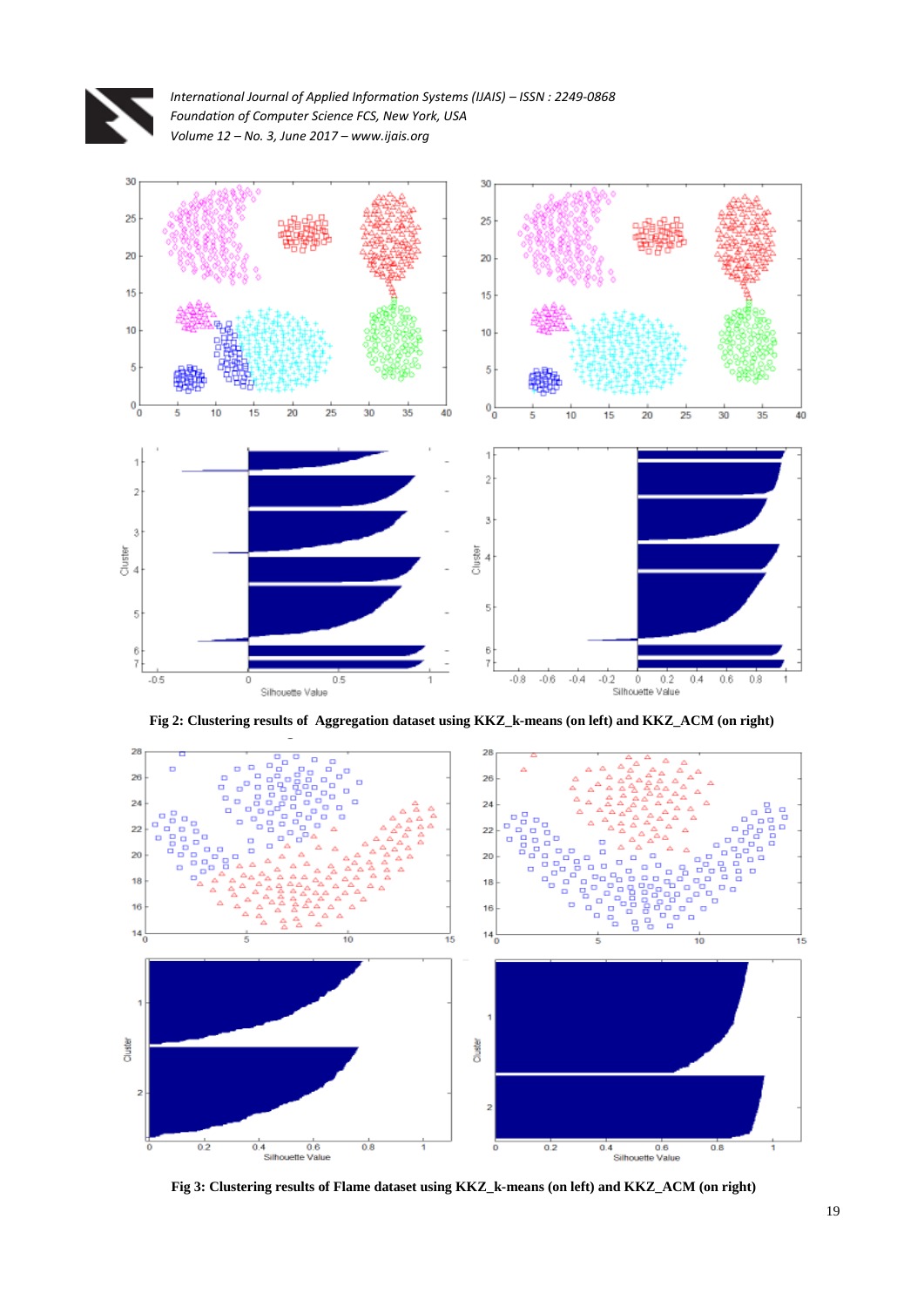



**Fig 4: Clustering results of Jain dataset using KKZ\_k-means (on left) and KKZ\_ACM (on right)**



**Fig 5: Clustering results of Spiral dataset using KKZ\_k-means (on left) and KKZ\_ACM (on right)**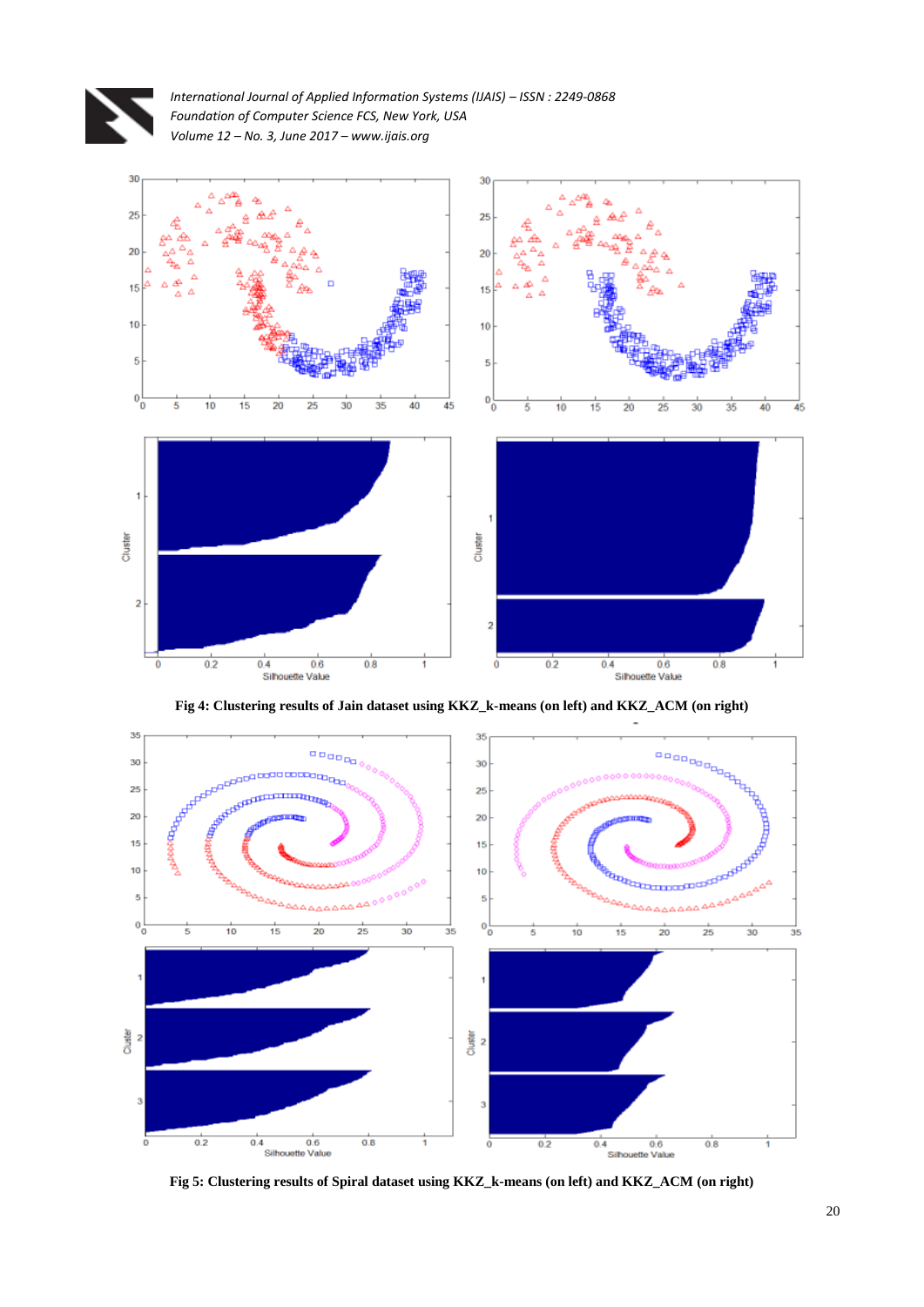



**Fig 6: Clustering results of Unbalance dataset using KKZ\_k-means (on left) and KKZ\_ACM (on right)**



**Fig 7: Clustering results of Pathbased dataset using KKZ\_k-means (on left) and KKZ\_ACM (on right)**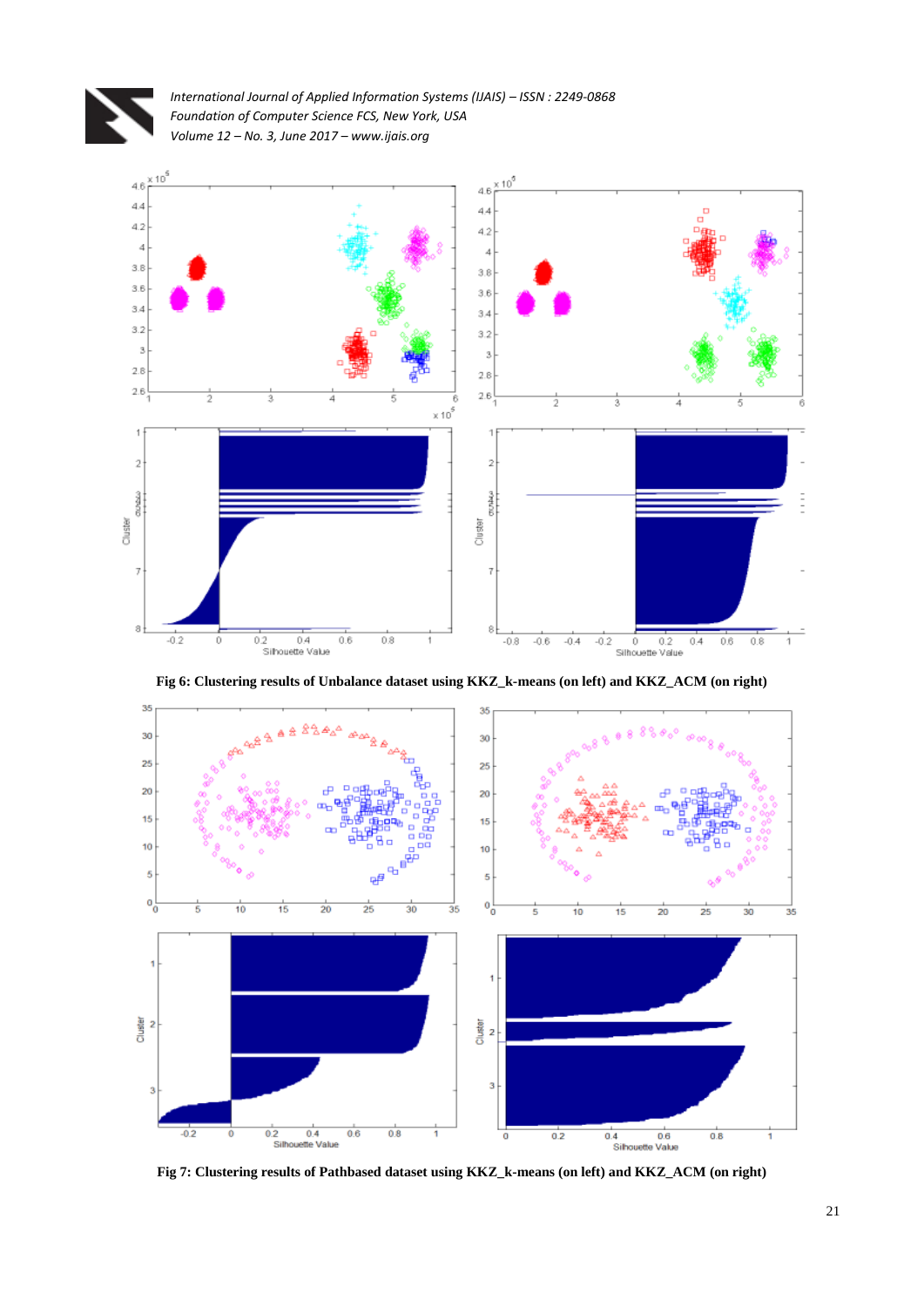



**Fig 8: Clustering results of Dim32 dataset using KKZ\_k-means (on left) and KKZ\_ACM (on right)**

### **5. CONCLUSION**

In this paper, an improvement of the Agglomerative Clustering Method was suggested. It consists to use the KKZ procedure as its initialization phase, aiming to overcome its sensitivity to data ordering. The proposed approach has a lower computational time complexity than the famous kmeans algorithm, and our experimental study have demonstrated that it is effective in producing consistent clustering results.

In future work, we will use this algorithm after removing outliers from the input dataset as a preprocessing step, in order to improve its clustering performance. Another possible enhancement will consist to choose a more appropriate similarity measure instead of Euclidian distance aiming to produce more accurate clustering results.

#### **6. ACKNOWLEDGMENTS**

Our thanks to the anonymous reviewers for their helpful comments

#### **7. REFERENCES**

[1] Kettani, O. ; Ramdani, F. & Tadili, B. An Agglomerative Clustering Method for Large Data Sets.International Journal of Computer Applications 92(14):1-7, April 2014. DOI:10.5120/16074-4952

- [2] I. Katsavounidis, C.-C. J. Kuo, Z. Zhang, A New Initialization Technique for Generalized Lloyd Iteration, IEEE Signal Processing Letters 1 (10) (1994) 144–146.
- [3] Aloise, D.; Deshpande, A.; Hansen, P.; Popat, P. (2009). "NP-hardness of Euclidean sum-of-squares clustering". Machine Learning 75: 245–249. doi:10.1007/s10994- 009-5103-0.
- [4] Garey M.R., Johnson D.S. "Computers and Intractability: A Guide to the Theory of NP-Completeness"W. H. Freeman & Co. New York, NY, USA ©1979
- [5] E. Forgy, Cluster Analysis of Multivariate Data: Efficiency vs. Interpretability of Classification, Biometrics 21 (1965) 768.
- [6] MacQueen, J.B., 1967. Some Method for Classification and Analysis of Multivariate Observations, Proceeding of the Berkeley Symposium on Mathematical Statistics and Probability, (MSP'67), Berkeley, University of California Press, pp: 281-297.